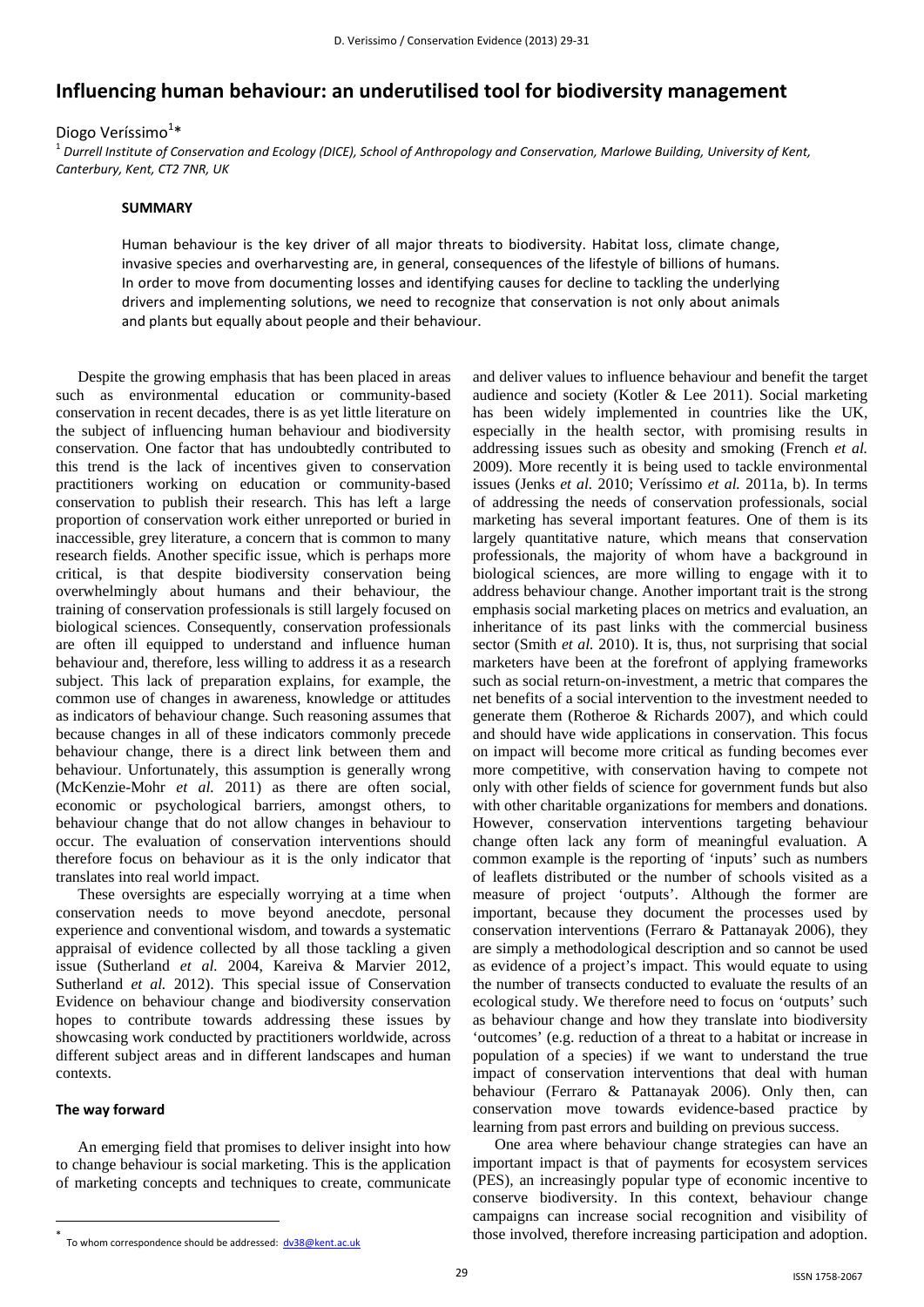This is showcased by Green *et al.* (2013) who mitigated the clearing of the Mexican tropical forest, by mobilizing landowners to join a network of private conservation areas, in exchange for ecosystem services payments. Similarly, Martinez *et al.* (2013) used a behaviour change campaign and PES to connect downstream water users to upstream farmers in the Peruvian Andes, and thus drive the latter to set aside riparian forest areas for conservation.

Behaviour change can also be crucial to improve the management of natural resources by local communities. This is evidenced by DeWan *et al.* (2013) who promoted the use of fuel efficient stoves to reduce wood consumption and therefore mitigate the pressure on the habitat of the Sichuan Golden Snub-nosed Monkey (*Rhinopithecus roxellana),* a threatened Chinese primate. Similarly, Vaughan *et al.* (2013) address issues around the contamination of local drinking water supplies in Ecuador by increasing local buy-in for improved solid waste management practices, such as recycling old batteries.

Lastly, behaviour change can offer vital support to improving law enforcement, through increasing both detection probability and the social disincentives of rule breaking. The former is demonstrated by Saypanya *et al.* (2013) who focused on illegal hunting/harvesting of tigers (*Panthera tigris*) and their prey, in Lao PDR, through a campaign that included the establishment of a telephone hotline for reporting illegal wildlife-related activities. Focusing on the latter, Andriamalala *et al.* (2013) encouraged the improvement of fisheries management in southwest Madagascar, by increasing compliance with local law and consequently diminishing the use of destructive fishing methods, such as poison fishing.

These six case studies, across six countries in three continents, demonstrate that focusing on and achieving behaviour change is not only possible but relevant to a range of conservation issues. Therefore, the challenge is, therefore, to mainstream these principles and techniques amongst conservation professionals, which would undoubtedly help make research around the human dimensions of biodiversity management a more evidence-based endeavour.

#### **Where next?**

Influencing and understanding the drivers of human behaviour remains a major challenge but also an objective shared with other fields of research, such as the recently emerged disciplines of environmental economics and conservation psychology (Balmford & Cowling 2006; Saunders *et al.* 2006). However, to progress from the naturalsciences based 'conservation biology' to a multidisciplinary 'conservation science' we will need to integrate more effectively the social sciences and the humanities in our training of conservation professionals (Kareiva & Marvier 2012).

Influencing human behaviour is one of the hardest challenges faced by conservationists today. Tackling it will require not only the willingness to learn from other research fields but also a push towards evidence-based practice and the emergence of a culture of strong commitment to evaluation and therefore, the embracing of failure. This is no small task. However, realising that without the ability to influence human behaviour, the conservationists' role will be limited to that of describing biodiversity loss should hopefully drive them to embrace human behaviour as a fundamental pillar of biodiversity conservation.

#### **ACKNOWLEDGEMENTS**

I would like thank the Editorial Team for Conservation Evidence, especially Stephanie Prior, Lynn Dicks, William Sutherland and Roger Mitchell for their support throughout the building of this special issue. I would also like to thank all authors who contributed with case studies to this special issue and acknowledge Dave Roberts and Laure Cugnière for valuable comments on the content and structure of this editorial. Diogo Veríssimo is funded by the Doctoral Programme (SFRH/BD/60993/2009) of the Fundação para a Ciência e Tecnologia.

## **REFERENCES**

- Andriamalala G., Peabody S., Gardner C. J., & Westerman K. (2013) Using social marketing to foster sustainable behaviour in traditional fishing communities of southwest Madagascar. *Conservation Evidence,* **10**, 37-41.
- Balmford A. & Cowling R.M. (2006) Fusion or Failure? The Future of Conservation Biology. *Conservation Biology* **20**, 692-695.
- DeWan A.A., K. M. Green, Xiaohong, & D. Hayden (2013) Using social marketing tools to increase fuel-efficient stove adoption for conservation results *Conservation Evidence*, **10**, 32-36.
- Ferraro P.J. & Pattanayak S.K. (2006) Money for nothing? A call for empirical evaluation of biodiversity conservation investments. *PLoS Biology,* **4**,e105.
- French J., Blair-Stevens C., McVey D. & Merritt R. (2009) *Social marketing and public health: Theory and practice*. Oxford University Press, USA.
- Green K.M., DeWan A., Arias A.B., & Hayden D. (2013) Driving adoption of payments for ecosystem services through social marketing: Evidence from Veracruz, Mexico. *Conservation Evidence*, **10**, 48-52.
- Jenks B., Vaughan P.W. & Butler P.J. (2010) The evolution of Rare Pride: Using evaluation to drive adaptive management in a biodiversity conservation organization. *Evaluation and Program Planning,* **33**, 186-190.
- Kareiva P. & Marvier M. (2012) What Is Conservation Science? *BioScience,* **62**, 962-969.
- Kotler P. & Lee N.R. (2011) *Social marketing: Influencing behaviors for good*. Sage Publications, Incorporated.
- Martinez R., Green K. & DeWan A. (2013) Reciprocal Agreements for Water and Biodiversity Conservation: Evidence from a social marketing campaign in Quanda Watershed, Peru. *Conservation Evidence,* **10**, 42-47.
- McKenzie-Mohr D., Schultz P.W., Kotler P.& Lee N.R. (2011) *Social marketing to protect the environment: What works*. Sage Publications, Incorporated.
- Rotheroe N. & Richards A. (2007) Social return on investment and social enterprise: transparent accountability for sustainable development. *Social Enterprise Journal,* **3**,31- 48.
- Saunders C.D., Brook A.T. & O.E. Myers (2006) Using psychology to save biodiversity and human well‐being. *Conservation Biology,* **20**,702-705.
- Saypanya S., Hansel T.E., Johnson A., Bianchessi A. & Sadowsky B. (2013) Combining social marketing with improved law enforcement to conserve tigers and their prey in Nam Et Phou Louey National Protected Area, Lao PDR. *Conservation Evidence,* **10**, 57-66.